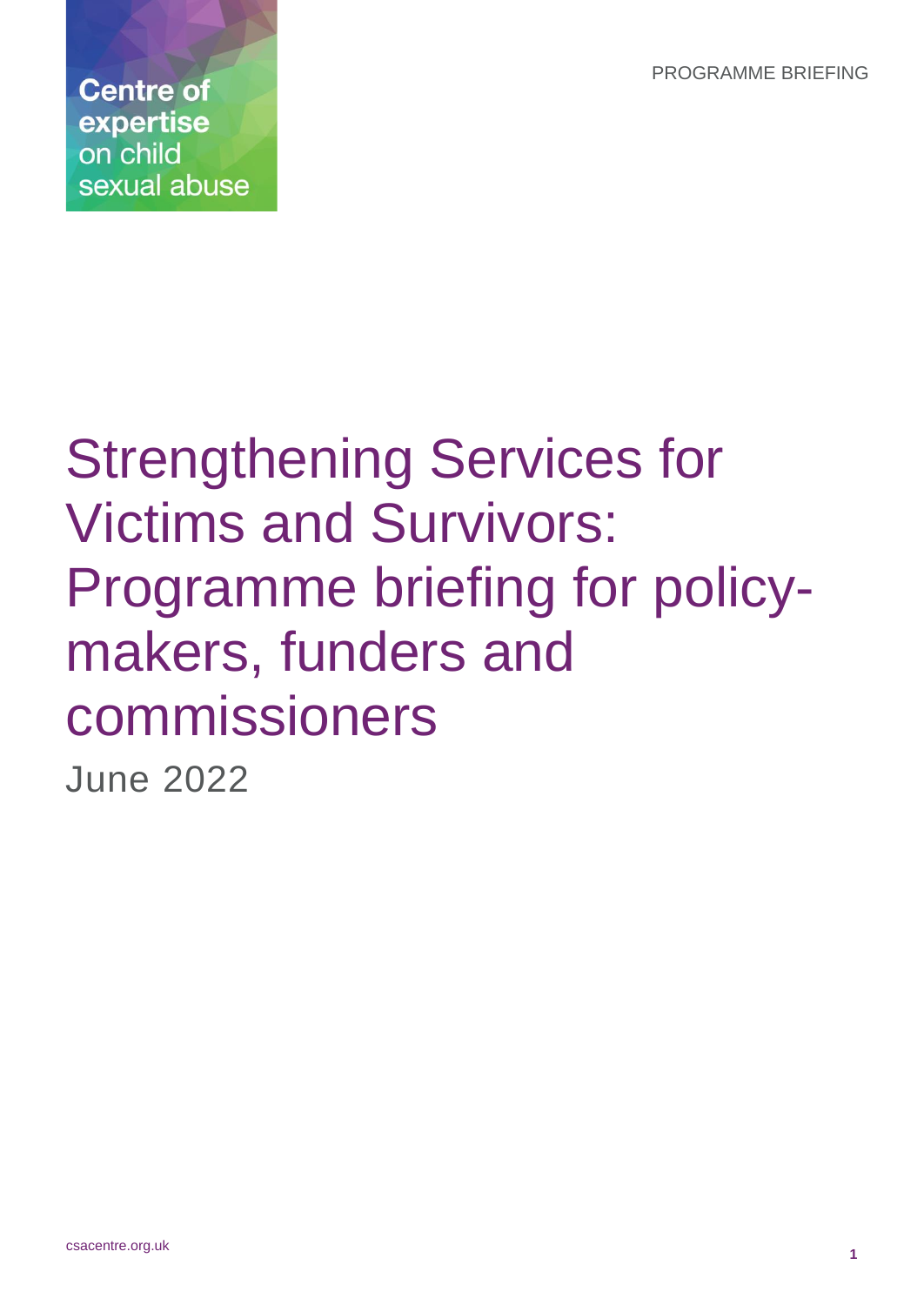# **Introduction**

In May 2022, the Centre of expertise on child sexual abuse (CSA Centre) launched its new Strengthening Services for Victims and Survivors Programme. At its heart, this programme aims to enable children, young people and adults who have been victims of child sexual abuse and their families to access services that promote safety and encourage healing and recovery.

The programme's key aims are:

To increase the strength and resilience of services supporting victims and survivors of child sexual abuse and their families

To support national government, funders and commissioners to commission services effectively on the basis of a better knowledge of need

To help service provision keep pace with the needs of victims and survivors of child sexual abuse and their families.

To work towards these aims, we will be delivering four strands of activity with each one producing a number of key outputs.

| Strand 1: Mapping service<br>provision and gaps                | Key outputs:<br>State of the Sector reports (2023 and 2025)<br>$\bullet$<br>Online database/map of services (2023)                                                                                                                                                                           |
|----------------------------------------------------------------|----------------------------------------------------------------------------------------------------------------------------------------------------------------------------------------------------------------------------------------------------------------------------------------------|
| Strand 2: Supporting<br>service provision                      | Key outputs:<br>Direct support to services in responding to needs<br>$\bullet$<br>Workshops on key topics<br>$\bullet$<br>Sector events to share and learn                                                                                                                                   |
| Strand 3: Supporting<br>effective funding and<br>commissioning | Key outputs:<br>Overview of funding for the sector<br><b>Briefing for services</b><br>$\bullet$<br>Workshops with policy-makers, funders and commissioners<br>$\bullet$<br>Framework setting out what services funders and commissioners<br>$\bullet$<br>should expect to fund in their area |
| Strand 4: Building<br>understanding                            | Key outputs:<br>Key Messages from Research on impact of child sexual abuse<br>$\bullet$<br>Plan for future research to investigate experiences of children/young<br>$\bullet$<br>people from Black, Asian and minority ethnic backgrounds who have<br>been sexually abused                   |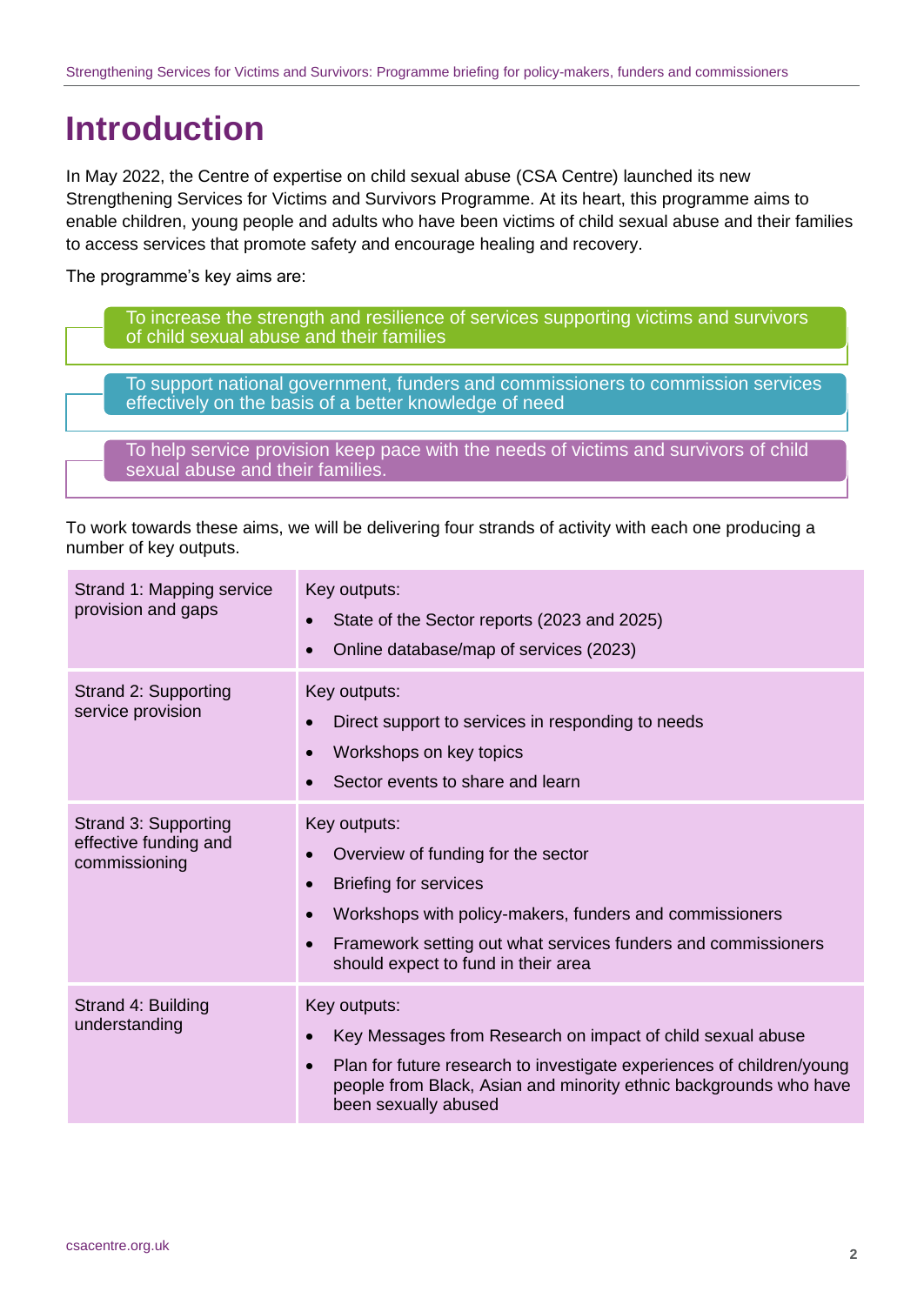# **Why we hope you will get involved**

Those who fund support services for victims, survivors and their families play a key role in shaping support for people affected by child sexual abuse. They require good knowledge of the range and complexity of issues that people face, as well as access to high-quality evidence about effective practice in order to inform their decision-making.

**We want the Strengthening Services for Victims and Survivors Programme to make a difference to those who fund and commission support services for victims, survivors and their families.**

By producing State of the Sector reports which show what support is actually available for victims, survivors and their families, and where the gaps are, we hope to:

- **Shine a light on the availability** and lack of availability of support for victims, survivors and their families.
- **Demonstrate the need** for support services for victims, survivors and their families.
- **Highlight the challenges** faced by those providing support services for victims, survivors and their families.

Through providing direct support to services, as well as producing resources and organising events, we hope to:

- **Help organisations to better evidence the value** of the support they provide for victims, survivors and their families.
- **Enhance their ability to understand and respond to need**, for example in responding to different forms of abuse or the diversity of victims, survivors and their families.
- **Share learning** with other organisations providing support to victims, survivors and their families and **encourage mutual support**.

By working with policy-makers, funders and commissioners, we hope to:

- **Increase understanding of the need for funding** for support services for victims, survivors and their families.
- **Improve the way funding is made available and managed** so that applying for funding and reporting back to funders/commissioners is more transparent and less onerous.
- **Increase the amount of funding available** to organisations so that they can sustain, expand and develop their services to meet the needs of victims, survivors and their families.

Finally, by developing an online resource showing services available for victims, survivors and their families, we hope to **improve access for victims, survivors and their families** to support that wilI meet their needs.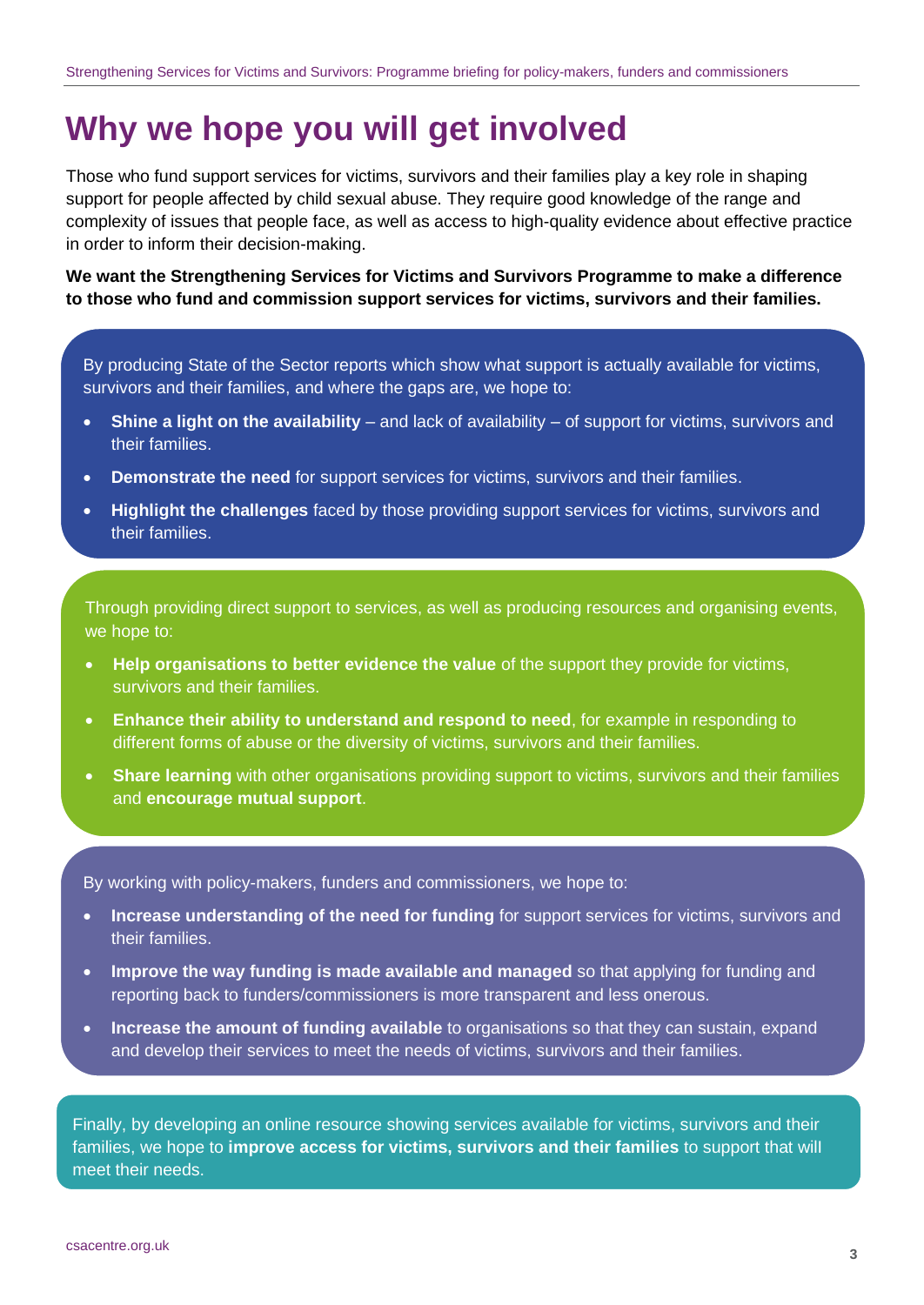# **What we bring**

The CSA Centre is in a unique position to deliver this programme. We are independent of government, yet closely listened to. We also have a team of researchers and practice experts who will be supporting this programme who will be working with services to focus the support we provide on the needs of the sector. We have also done some previous work in this space, including a series of studies carried out as part of our 'Understanding Effectiveness' programme of research:

- [Effectiveness of services for sexually abused children and young people, Report 1: A knowledge](https://www.csacentre.org.uk/documents/effectiveness-knowledge-review/)  [review](https://www.csacentre.org.uk/documents/effectiveness-knowledge-review/)
- [Effectiveness of services for sexually abused children and young people, Report 2: A survey of](https://www.csacentre.org.uk/documents/effectiveness-survey-of-services/)  [service providers](https://www.csacentre.org.uk/documents/effectiveness-survey-of-services/)
- [Effectiveness of services for sexually abused children and young people, Report 3: Perspectives of](https://www.csacentre.org.uk/documents/effectiveness-learning-difficulties-care/)  [service users with learning difficulties or experience of care](https://www.csacentre.org.uk/documents/effectiveness-learning-difficulties-care/)

In addition, between October 2017 and March 2018, we funded 17 providers of services in England and Wales to improve their capacity to assess and evidence their services' effectiveness as part of our Evaluation Fund. Following this programme of work, we published learning from this [\(The CSA Centre's](https://www.csacentre.org.uk/documents/the-csa-centre-evaluation-fund-a-reflection-english/)  [Evaluation Fund: A reflection\)](https://www.csacentre.org.uk/documents/the-csa-centre-evaluation-fund-a-reflection-english/) as well as some resources to support services with measuring their effectiveness:

- [Measuring your effectiveness: A practical guide for services working with children and young people](https://www.csacentre.org.uk/our-research/effectiveness/measuring-your-effectiveness/)  [affected by sexual abuse](https://www.csacentre.org.uk/our-research/effectiveness/measuring-your-effectiveness/)
- [An introduction to Theory of Change.](https://youtu.be/G2QWPTYReaE)

### **Who this programme is for**

Our Strengthening Services for Victims and Survivors Programme is for any organisation in England and Wales that provides specialist support services for victims and survivors of child sexual abuse and their families – and for the policy-makers, funders and commissioners who fund these services. This includes funding for services for:

- children and young people who have been sexually abused by adults or by other young people
- children and young people who are at risk of sexual exploitation
- adult survivors of child sexual abuse
- family members of children who have been sexually abused

The programme is not focusing on services which:

- focus on the prevention of child sexual abuse (e.g. education programmes, outreach programmes, campaigns)
- respond to those who have sexually harmed a child or fear they may sexually harm a child
- charge service users for the intervention (e.g. private therapy/counselling)